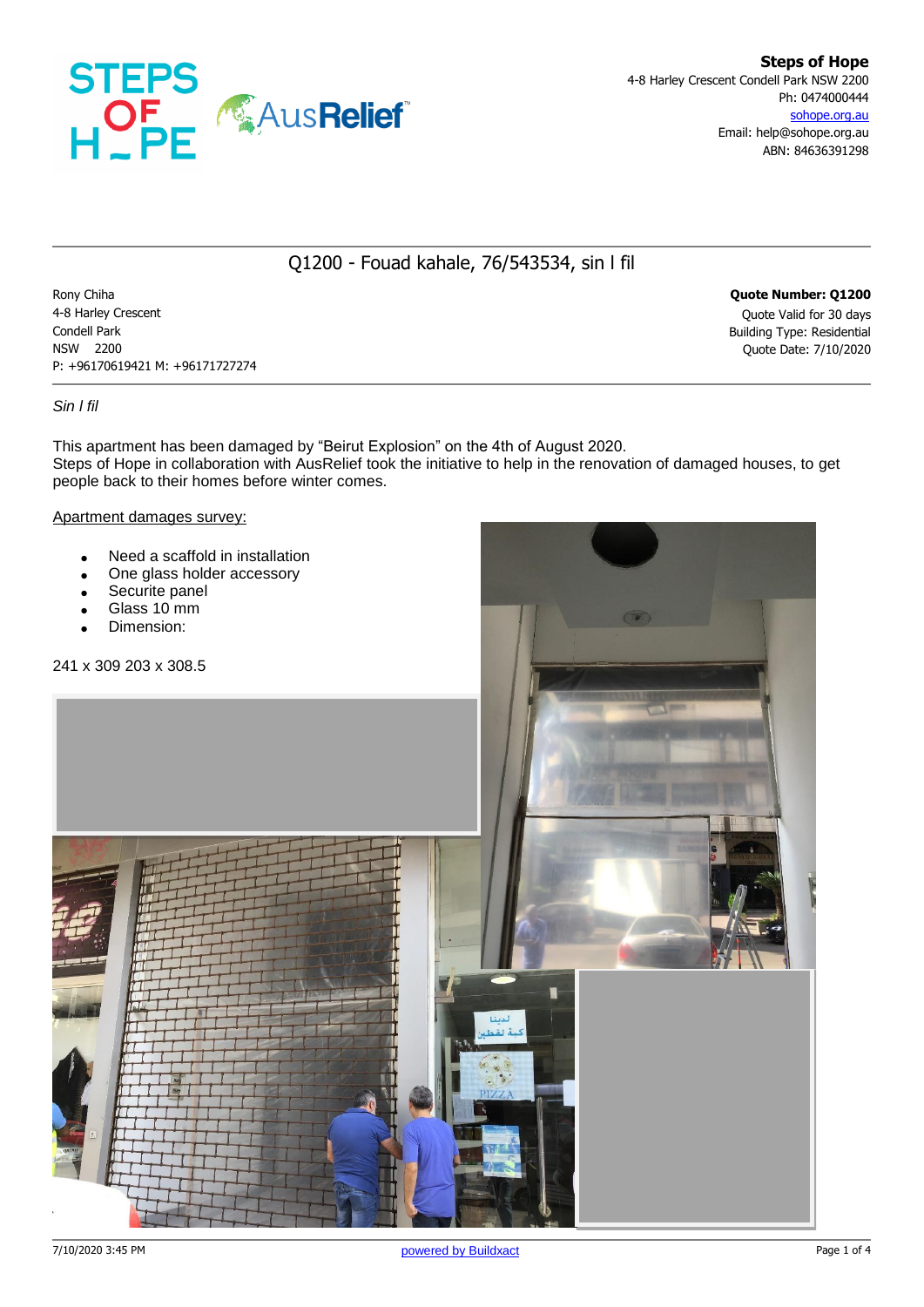

# Q1200 - Fouad kahale, 76/543534, sin l fil

## **Estimate**

| Customer:                                                               |                                      | <b>Estimate Details:</b>                                      |                                                   |              |
|-------------------------------------------------------------------------|--------------------------------------|---------------------------------------------------------------|---------------------------------------------------|--------------|
| Rony Chiha<br>4-8 Harley Crescent<br>Condell Park<br><b>NSW</b><br>2200 |                                      | Net Total:<br>Markup:<br>Tax:<br><b>Estimate Total:</b>       | \$1,895.00<br>\$0.00 (0%)<br>\$0.00<br>\$1,895.00 |              |
| Ph: +96170619421<br>Email: help@sohope.org.au                           |                                      | <b>Building Type: Residential</b><br>Date Prepared: 7/10/2020 |                                                   |              |
|                                                                         | Cost Items                           |                                                               |                                                   |              |
| Code                                                                    | Description                          | Units / UOM                                                   | <b>Unit Cost</b>                                  | <b>Total</b> |
| 1<br><b>Glass</b>                                                       |                                      |                                                               |                                                   | \$1,500.00   |
| 1.1                                                                     | 10mm Glass<br>10mm Glass             | 20,000 m2<br>20'                                              | \$75.00<br>\$75.00                                | \$1,500.00   |
| $\overline{\mathbf{2}}$<br><b>Materials</b>                             |                                      |                                                               |                                                   | \$305.00     |
| 2.1                                                                     | accessories                          | 1.000                                                         | \$155.00                                          | \$155.00     |
| 2.2                                                                     | Crane                                | 1.000 Day                                                     | \$150.00                                          | \$150.00     |
| 3<br>Labor                                                              |                                      |                                                               |                                                   | \$90.00      |
| 3.1                                                                     | Professional Installer               | 1.000 Day                                                     | \$55.00                                           | \$55.00      |
|                                                                         | Professional Installer               | 1'                                                            | \$55.00                                           |              |
| 3.2                                                                     | Second Installer<br>Second Installer | 1.000 Day<br>1'                                               | \$35.00<br>\$35.00                                | \$35.00      |

Net Total: \$1,895.00

Markup: \$0.00

Tax: \$0.00

## **Estimate Total: \$1,895.00**